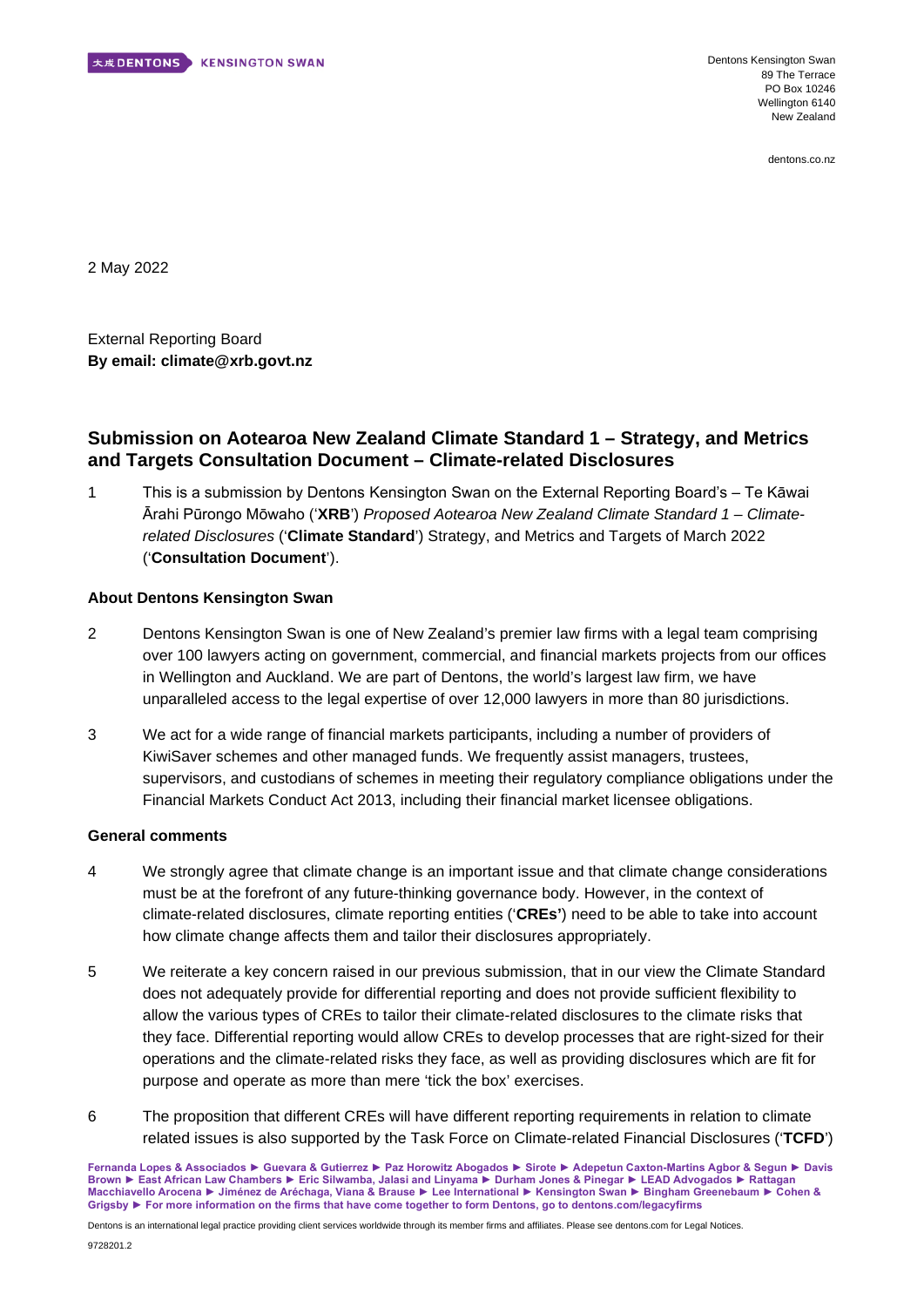who stated in its *Fundamental Principles for Disclosure* that '*Disclosures should be eliminated if they are immaterial or redundant to avoid obscuring relevant information*' and '*Organizations should avoid generic or boilerplate disclosures that do not add value to users' understanding of issues*'.

- 7 We believe there will be practical challenges for schemes and funds to meaningfully comply. At present the Climate Standard solely references 'entities' and is premised on the basis that such entities will have planning horizons and capital deployment plans, amongst other things. Schemes and funds do not, themselves, have such plans. The managing entity may well do, but schemes and funds simply function in accordance with their governance documents and statements of investment policy and objectives, i.e. investor money is pooled and invested for the benefit of investors in various ways (such as in cash, bonds, and shares) or in underlying funds which subsequently invest in various financial products. Either way, the structure and operation of funds are clearly set out for investors in product disclosure statements and other publicly available material information.
- 8 XRB states that managers of registered investment schemes, as CREs, will be required to make disclosures on a fund-by-fund basis. Further, XRB has confirmed that the legislation does not prevent climate statements in relation to funds of a registered scheme from being combined in a single document. It seems clear that it is the fund that is being reported on by the manager CRE, and these can be bundled up to the scheme level. However, in our view the Climate Standard fails to adequately take into account the manner in which schemes and funds operate, unless the idea is for a fund to be artificially conceptualised as a standalone business for climate reporting purposes. Even then it is a tricky fit. A 'one size fits all' approach is unlikely to provide for meaningful disclosure. Ideally, a fund or scheme should disclose information only if relevant, rather than work through a checklist of required material that ignores the particular context.
- 9 Of course, an alternative is that managers simply respond to these 'must answer' questions broadly at the entity level, and then replicate the response in each fund (or scheme) statement with minor adjustments to reflect the nature of the fund and its underlying investments. That may be the only practical response managers have available to them if the Climate Standard proceeds to be finalised in its current form. We are not convinced this is the optimal outcome.
- 10 Ultimately, under such a one size fits all approach, it will be left for the FMA to adopt a flexible monitoring and enforcement approach with respect to large managers and their reporting on funds and schemes, recognising the challenges we have identified. Incorporating some direction for the FMA in the Climate Standard to ensure it exercises its mandate to promote a pragmatic outcome involving meaningful and useful disclosure would be desirable.

## **Strategy section**

- 11 There is a need for greater flexibility to be built into the Climate Standard for structures other than standalone entities. As has been mentioned, large managers have dual channels of operation, at the company level and at the investment level. The regime for large managers focuses on the investment level. With this in mind, we suggest a number of the 'must' requirements be amended to 'may' or 'if relevant' requirements in order for managers to more readily tailor fund or scheme statements.
- 12 We believe the Climate Standard as currently drafted is overly prescriptive. It will likely be a struggle, in respect of funds, to provide answers to some matters such as business models and plans which are more applicable at the company rather than the fund investment level. Further, matters such as business strategy and opportunities are, in many cases, commercially sensitive beyond disclosure